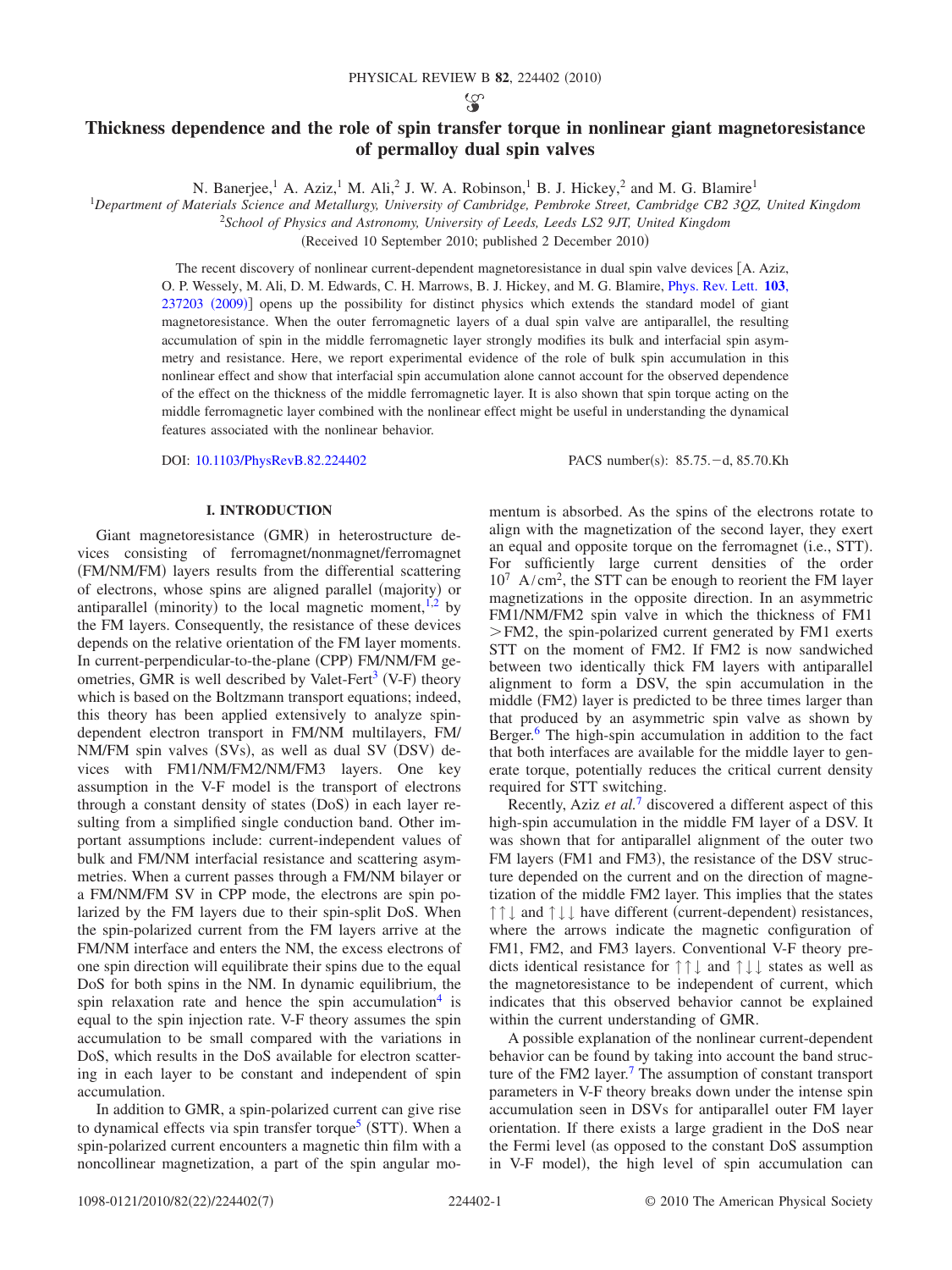modify the DoS that the electron "sees" during transport. This in effect changes the scattering rates and modifies the transport parameters stated above. As the high-spin accumulation changes with the magnitude of the current flowing through the DSV, the magnetoresistance is expected to be modified with current as observed in Ref. [7.](#page-6-6)

A recent analysis by Baláž and Barna $\zeta^8$  $\zeta^8$  shows that the modification of spin asymmetries and resistivities (as a function of current and hence spin accumulation) at the interface and bulk leads to similar nonlinear GMR effects as observed experimentally. To analyze the effect in more detail, the relative contribution from the bulk and interface should be evaluated. Hence, in this paper we explain the relative contribution from the FM/NM interfaces and the bulk FM layers by varying the bulk spin accumulation. We have achieved this by varying the thickness of the middle FM layer (FM2) which in effect keeps the interfacial spin accumulation constant but changes the bulk spin accumulation. In addition, we also report the observation of additional dynamical features associated with the nonlinear effect and show that spin torque acting on FM2 might be useful in understanding them.

#### **II. EXPERIMENTAL**

The DSV structures were sputter deposited on unheated  $10\times5$  mm<sup>2</sup> Si/SiO<sub>2</sub> substrates having an active layer sequence of Co<sub>90</sub>Fe<sub>10</sub>(6 nm)/Cu(4 nm)/Py(x nm)/Cu quence of  $Co_{90}Fe_{10}(6 \text{ nm})/Cu(4 \text{ nm})/Py(x \text{ nm})/Cu$  $(4 \text{ nm})$ / $\text{Co}_{90}\text{Fe}_{10}(6 \text{ nm})$ /IrMn $(10 \text{ nm})$  in a chamber with a base pressure of less than  $5\times10^{-8}$  mbar. Several series of samples were prepared with each sample having a different Py (Ni<sub>80</sub>Fe<sub>20</sub>) layer thickness varying from 1 to 5 nm. Each respective sample will be referred to as DSV  $(x)$ . Although the top CoFe layer is exchange biased via the IrMn pinning layer, the MR curves did not show significant bias. Above and below the DSV structure we deposited 200-nm-thick Cu electrodes. We also deposited a 5 nm layer of Ta at the bottom and at the top to prevent oxidation of the Cu contacts and to minimize ion-beam damage from subsequent processing steps. Using standard optical lithography and Ar-ion milling, a series of  $4-\mu m$ -wide tracks were created which were connected to large area contact pads for four terminal electrical measurements. By using a focused ion beam nanomachining technique, a number of nanopillar devices were fabricated in the  $4-\mu m$ -wide tracks (as described elsewhere). $9,10$  $9,10$  This was achieved in a four-step process: (1) narrowing of the 4- $\mu$ m-wide track to a width of  $\sim$  500 nm using a beam current of [1](#page-1-0)50 pA [Fig.  $1(a)$ ]; (2) using a reduced beam current of 11 pA, the track width was further reduced to  $\sim$ 300 nm; (3) sample is rotated to an angle of 85° with respect to the ion beam and two side cuts are made, forming a CPP nanopillar device as illustrated in Fig.  $1(b)$  $1(b)$ ; (4) sample is rotated back to  $0^{\circ}$  [as shown in Fig. [1](#page-1-0)(a)] and the track width is again narrowed with an 11 pA beam to  $\sim$ 200 nm. This final processing step gently etches the sidewalls and removes material implanted with Ga. Up to a maximum of 14 devices were fabricated on a single chip. Devices were measured at room temperature using a lock-in technique with a frequency of 3.46 kHz and an alternating

<span id="page-1-0"></span>

FIG. 1. (Color online) Nanopillar device fabrication using a focused beam of Ga ions: (a)  $4-\mu$ m-wide tracks are narrowed by milling with the beam at  $90^\circ$  to the surface plane; (b) the sample is rotated to at an angle of 85° with respect to the surface plane and two side cuts are made (defining the nanopillar geometry and current path); and (c) detail of the DSV active layer sequence that is sandwiched between top and bottom 200-nm-thick Cu electrodes.

current amplitude of  $I_{ac} = 100 \mu A$  superimposed on a bias current  $(I_{\text{dc}})$ . A positive value of  $I_{\text{dc}}$  corresponds to electrons flowing from the IrMn/CoFe (FM3) layer to the lower CoFe (FM1) layer.

#### **III. RESULTS**

The DSV devices consist of three FM layers and so a number of different magnetic states can be obtained by changing the relative orientation of the magnetic moments of the individual layers. To analyze these states, we first examine the full resistance vs magnetic field loop (GMR loop) of a DSV and the different magnetic states associated with them.

Figure  $2$  shows the GMR loop for DSV  $(3)$  at 0 dc bias current. At  $\pm 100$  mT all three FM layers point in the same direction. As the applied field is lowered, at  $\approx 25$  mT the

<span id="page-1-1"></span>

FIG. 2. (Color online) Low current full resistance vs magnetic field loop at room temperature of a  $230 \times 280$  nm<sup>2</sup> DSV which has the following active layer sequence:  $Co<sub>90</sub>Fe<sub>10</sub>(6 nm)$  $Cu(4 \ nm)/Py(3 \ nm)/Cu(4 \ nm)/Co<sub>90</sub>Fe<sub>10</sub>(6 \ nm)/IrMn(10 \ nm)$ [DSV (3)]. The blue (dark gray) and red (light gray) data correspond, respectively, to decreasing and increasing field sweeps as indicated by the arrows. The bold (black) arrows labeled A-F indicate the direction of the magnetic layer moments of FM1, FM2, and FM3 layers.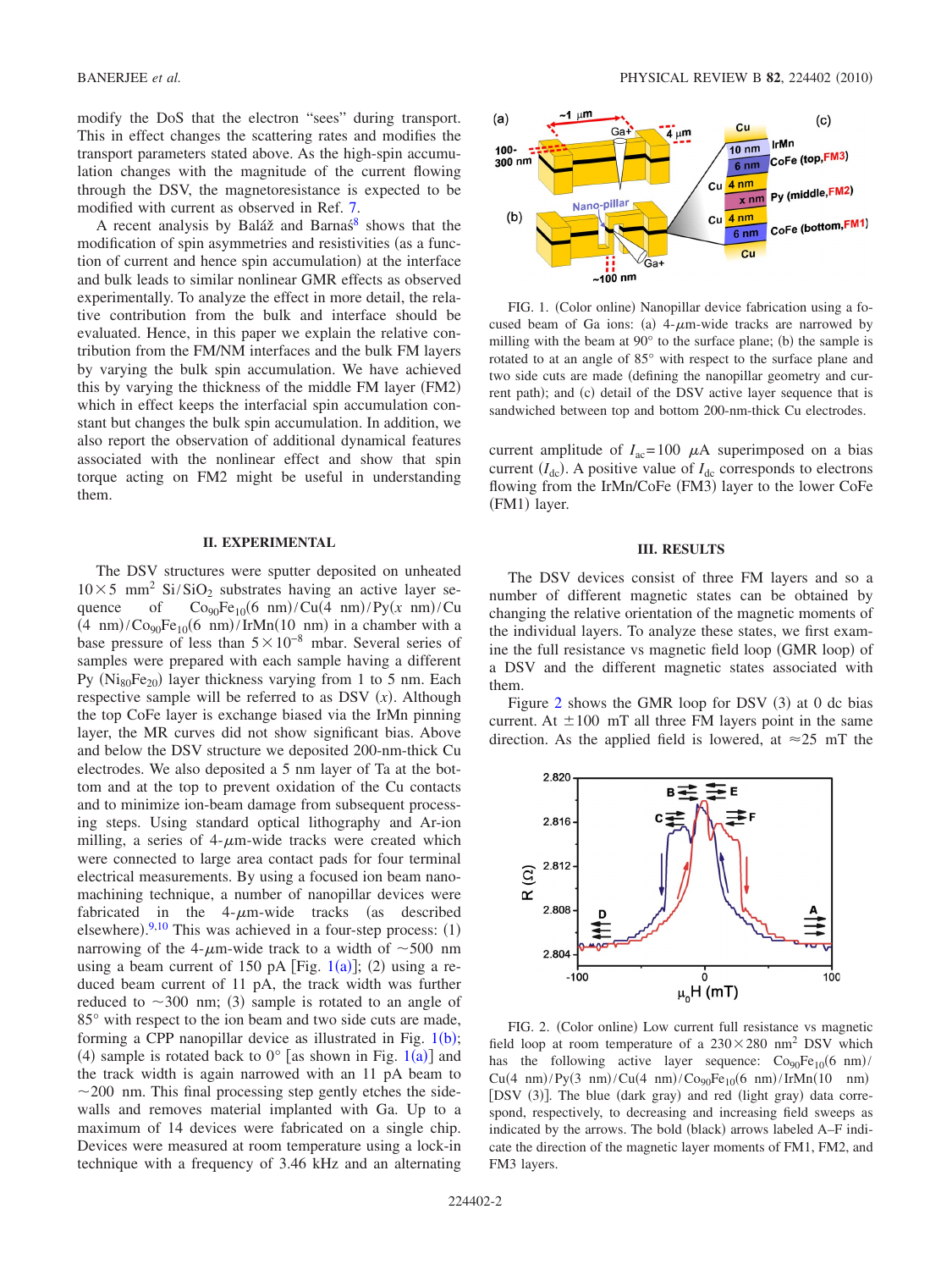<span id="page-2-0"></span>

FIG. 3. (Color online) (a) Micromagnetic simulations at zero dc bias of DSV (2) in a cycled magnetic field to achieve the necessary ferromagnetic layer configurations for high-spin accumulation (adapted from Ref. [7](#page-6-6)). The magnetic states of the individual layers are shown as plan views, corresponding to different points of the magnetic cycle (taken from Ref. [7](#page-6-6)). (b) Shows the actual switching process in a device subjected to a similar magnetic cycle as in (a) for zero dc bias. In both (a) and (b) the magnetic field is applied parallel to the long axis of a device, as illustrated in the inset of (b).

middle Py layer rotates due to its magnetostatic interaction with FM1 and FM3 layers. Point B in the figure represents this state, which has the highest resistance since it corresponds to two antiparallel spin valves in series. The small drop in resistance around point C indicates the reversal of the lower CoFe layer which is then followed by the rotation of the top CoFe layer giving the lowest resistance state of the device (point D).

Micromagnetic simulations $11$  of these DSV structures show that other magnetic states can be created in addition to the standard ones described above. In Fig.  $3(a)$  $3(a)$  the plan views of magnetization states of FM1, FM2, and FM3 layers of DSV (2) at different magnetic fields applied along the long axis are shown. Although, as an example a thickness of 2 nm is used for the middle Py layer in the simulation, similar states are obtained with other Py layer thicknesses. A bias

<span id="page-2-1"></span>

FIG. 4. (Color online) Minor loops as a function of applied bias current for DSV (2). Numbers correspond to the applied dc bias current in milliampere units. The device is cycled between +22 to −22 mT and the magnetic field sweep directions are indicated by arrows. Positive current denotes electron flow from IrMn/CoFe to CoFe. The inset shows the minor loop at zero dc bias with the resistance minima indicated. All the curves are vertically offset for clarity.

field of 10 mT is applied to the top CoFe layer. For our simulation, the pillar structure is divided into cells of size  $10\times10\times2$  nm<sup>3</sup>. Saturation magnetization, exchange coefficient, and uniaxial anisotropy of CoFe are set to 1.8  $\times 10^6$  A m<sup>-1</sup>,  $3\times 10^{-11}$  J m<sup>-1</sup>, and  $-1.5\times 10^4$  J m<sup>-3</sup>, respectively. The corresponding values for NiFe are 0.86  $\times 10^6$  A m<sup>-1</sup>,  $1.3 \times 10^{-11}$  J m<sup>-1</sup>, and  $-3 \times 10^3$  J m<sup>-3</sup>, respectively. The damping coefficient is set to 0.5, which allows rapid convergence. The states represented in the simulation refer to zero dc bias condition. Starting from a high field of 150 mT we see that all the three FM layers point in the direction of the external applied field. When the external field is reduced to around 70 mT [point B  $(\uparrow \downarrow \uparrow)$ ] the middle Py layer reverses its orientation under the action of the magnetostatic fields arising from the two CoFe layers. On crossing the zero field the applied field in the negative direction now switches the bottom CoFe layer [point C  $(\uparrow \downarrow \downarrow)$ ], producing a magnetic state where the outer FM layers are pointing in the opposite direction. If the DSV is cycled between the points C and D  $(\uparrow \uparrow \downarrow)$  the Py layer switches direction without affecting the magnetic configuration of the CoFe layers. The experimental resistive changes at zero dc bias are shown in Fig.  $3(b)$  $3(b)$  for a DSV (2). The dashed line starts at around  $+17$  mT [point W  $(\uparrow \uparrow \uparrow)$ ] which represents a magnetic state where the three FM layers are still parallel with the middle layer just starting to rotate and the resistance of the device is low. But when the external magnetic field is decreased, due to the magnetostatic interaction from the outer CoFe layers the middle Py layer rotates. This produces a high resistance state represented by the point  $X(\uparrow \downarrow \uparrow)$  in Fig.  $3(b)$  $3(b)$ . Further reduction in the external magnetic field in the negative direction now rotates the bottom CoFe layer and the device resistance drops from point  $X(\uparrow \downarrow \uparrow)$  to point Y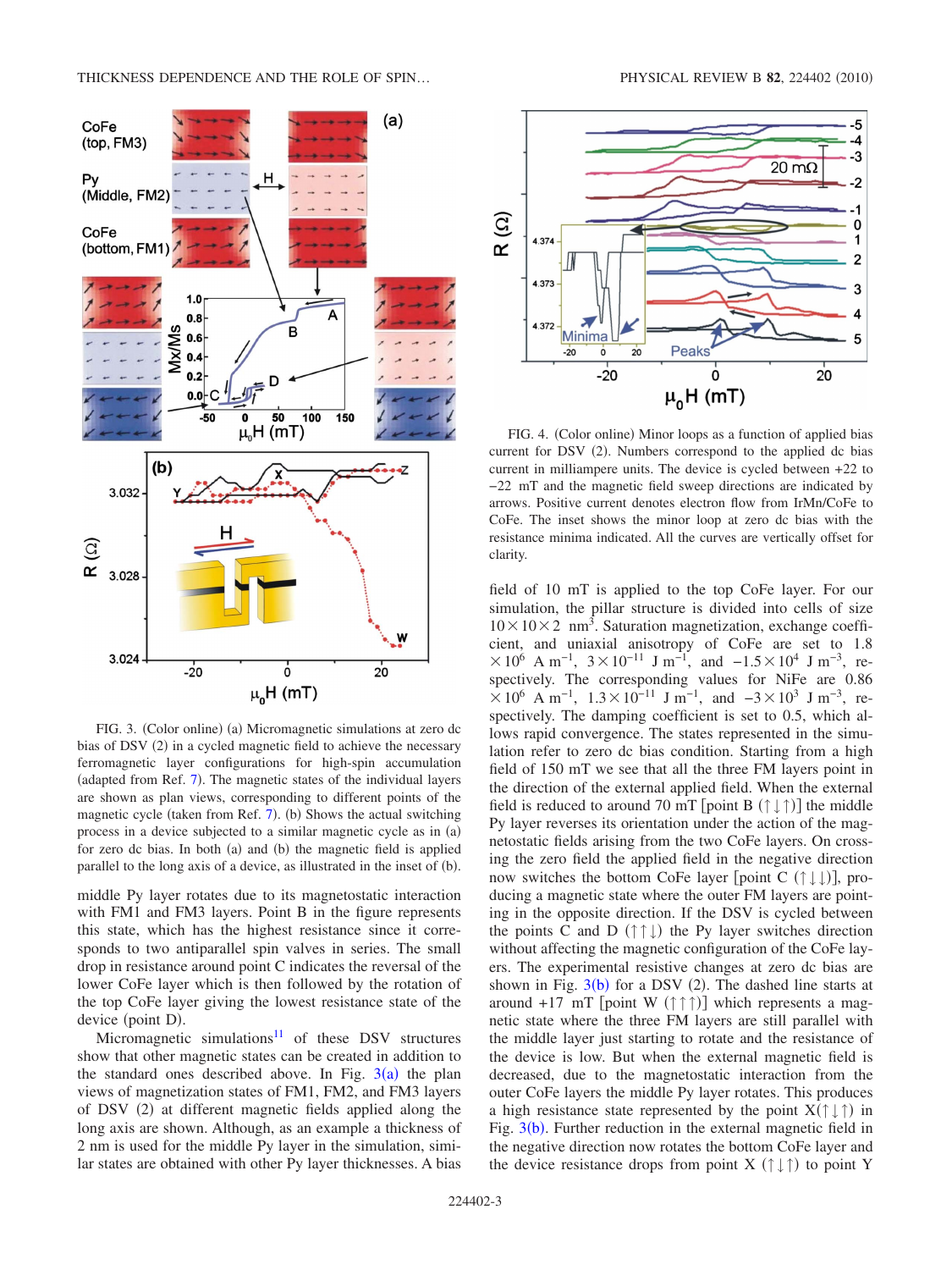<span id="page-3-0"></span>

FIG. 5. (Color online) Minor loops as a function of applied dc bias current for DSV (2) with a current step size of 0.2 mA. The maximum range of the applied current is now decreased to  $+2$  to −2 mA in order to study the current dependence of the resistance minima (numbers in milliampere units). All the curves are vertically offset for clarity.

 $($ |  $\downarrow$   $\downarrow$ ). The resistance change on cycling the device between the points marked by Y and Z [which represents the minor loop C-D in Fig.  $3(a)$  $3(a)$  is represented by the solid line. Magnetically this represents the rotation of the middle Py layer only. Although, for most devices the resistance states marked by Y and Z are almost identical at zero dc bias (solid black line), sometimes there is a small shift as seen here. In such cases, states represented by points Y and Z have identical resistances at small dc biases on the order of  $\pm 200 \mu A$ rather than at zero bias. From the solid line loop it is clear the resistance change is very small during this cycle (on the order of 0.8 m $\Omega$ ). By symmetry of these two states [marked by points C and D in Fig.  $3(a)$  $3(a)$ ], it can be concluded from V-F theory that the resistance of the device should be identical. In other words, the orientation of the Py layer should not make a difference to the total resistance of the nanopillar. In fact this is what we observe Fig.  $3(b)$  $3(b)$  where the change in resistance on reversal of only the Py layer is negligible. The key result presented in Aziz *et al.*[7](#page-6-6) was that biasing the structure with dc current makes the resistance of these two states distinct. The resistance of the structure now depends on the orientation of the Py layer and the sign of the resistance change depends on the direction of this dc bias current.

Figure [4](#page-2-1) shows a series of such minor loops at various bias current values for DSV (2). It is clear from the figure

<span id="page-3-1"></span>

FIG. 6. (Color online) A series of minor loops as a function of applied dc bias for DSV (3), showing the appearance of peaks near the reversal field of Py (FM2). The peaks appear in addition to the resistance minima at higher currents (numbers in milliampere units). The offset in switching fields observed here is irreproducible and is not a particular feature of these devices. All the curves are vertically offset for clarity.

that on application of a bias current the resistance change between the two states is quite dramatic and asymmetric with respect to the direction of current flow. It was suggested in Ref. [7](#page-6-6) that this dramatic modification of minor loop arises from high-spin accumulation in the middle Py layer.

Closer inspection of Fig. [4](#page-2-1) reveals some structures which possibly have a dynamic origin. Sharp resistance minima are observed, which are also shown separately as inset of Fig. [4](#page-2-1) for the zero-bias minor loop, close to the region where reversal occurs at low currents of up to 2 mA. In order to investigate these resistance minima, minor loops were measured with smaller current steps in the range of  $-2$  to  $+2$  mA (Fig. [5](#page-3-0)). We see the resistance drops disappear with increasing current. But beyond the low current range as one moves to higher currents, additional sharp peaks appear close to the reversal region, even after the resistance minima have disappeared. One possible reason for these peaks could be STT at higher current; to test the reproducibility of these features similar minor loop experiments were done with DSV (3) having a 3 nm Py as the middle layer. The minor loops in Fig. [6,](#page-3-1) show similar resistance minima at low currents and appearance of peaks at higher currents.

To investigate the role of STT as a possible origin of the peaks in minor loops, a measurement of the differential resistance  $(R)$  as a function of current  $(I_{dc})$  was performed for DSV (3) as depicted in Fig.  $7(a)$  $7(a)$ . Initially the device was saturated by applying a field of 200 mT. Next the device is subjected to the following field cycle: 200→12→−12→12  $\rightarrow$ −10 mT. The main aim of a complete cycle around 12 mT is to align the outer two layers antiparallel to each other and ending the cycle at −10 mT results in the Py layer placed close to the point of reversal; keeping the outer two CoFe layers fixed, the device is now held at this field and the resistance monitored as a function of applied dc bias current. Between  $-3$  and  $-5$  mA we see a loop in the *R* vs  $I_{dc}$  plot showing a clear switching region near −5 mA. With decreasing current magnitude the resistance difference between the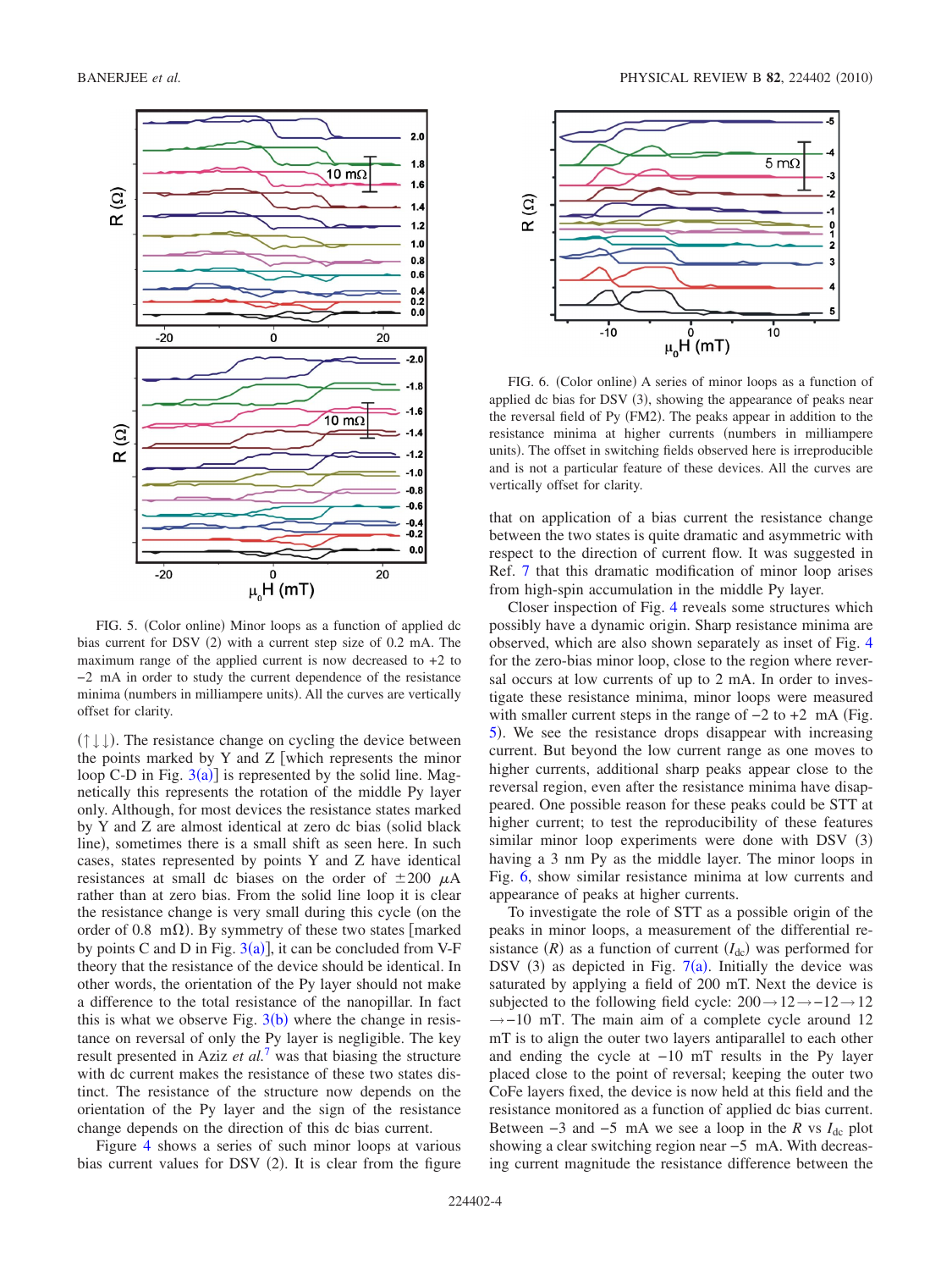<span id="page-4-0"></span>

FIG. 7. (Color online) (a) Differential resistance vs  $I_{dc}$  for DSV (3) with device dimensions  $230 \times 280$  nm<sup>2</sup> measured at  $-12$  mT with CoFe layers antiparallel. Spin torque switching is seen at negative currents, indicating that the peaks appearing in minor loops for these devices may originate from spin torque effects. The arrows in (a) indicate the direction of the applied current sweep. (b) Differential resistance as a function of  $I_{dc}$  for the same device measured at +16 mT with the outer CoFe layers parallel. Absence of any spin torque switching suggests that this effect only arises when the outer CoFe layers are antiparallel. An offset of  $-0.2 \Omega$  has been applied to the second curve for clarity. Inset: comparison data showing a typical spin torque switching in an asymmetric spin valve device having an active layer structure of CoFe (96 nm)/Cu (6 nm)/CoFe  $(3 \text{ nm})$ .

original state and the switched state gradually diminishes and becomes zero close to −3.5 mA. If, instead of executing a minor loop cycle between +12 and −12 mT the magnetic field is reduced from 200 to  $+15$  mT, the outer layers retain their original orientation. This represents a configuration  $($ | $\uparrow$   $\downarrow$   $\uparrow$ ) where the outer CoFe layers are parallel to each other but the middle Py layer rotates due to the magnetostatic interaction with the CoFe layers. A  $\dot{R}$  vs  $I_{dc}$  measurement [Fig.  $7(b)$  $7(b)$ ] shows no spin torque switching signal for such a magnetic configuration, as the torque exerted on the middle Py layer by spin-polarized electrons passing through the bottom CoFe layer and the reflected electrons from the top CoFe layer are in opposition. Only for an antiparallel outer CoFe layer configuration are the torque exerted on the middle Py layer by the transmitted and reflected spin-polarized electrons in conjunction. In order to determine the underlying cause of the resistance change between ↑↑↓ and ↑↓↓ states, it is important to ascertain the role of the interplay between interfacial and bulk spin accumulation. This is achieved by noting the resistance change in the minor loops with bias current for different Py layer thicknesses. Figure [8](#page-4-1) shows the change in resistance-area product  $(A\Delta R)$  with current as a function of Py layer (FM2) thickness. There is not much difference between 1 nm and 2 nm samples. The 3 nm curve lies below the ones for 1, 1.5, and 2 nm and this is true for all the devices examined. A series of minor loops are shown in Fig. [9](#page-4-2) for DSV (5). It is clearly seen there is no detectable minor loop modification on dc biasing the structure.

<span id="page-4-1"></span>

FIG. 8. (Color online) The change in the resistance-area product with current and middle Py layer (FM2) thickness. For DSV devices with a Py thickness of 5 nm the variation  $A\Delta R$  is negligible with no apparent correlation with the current direction. Each datum point represents the average value of  $A\Delta R$  from many devices and chips measured.

#### **IV. DISCUSSION**

GMR in a SV arises because of the differential scattering of majority- and minority-spin electrons in the bulk of a FM and at the FM/NM interface which are characterized by bulk and interfacial scattering asymmetries ( $\beta$  and  $\gamma$ ). For the MR to be dependent on current (as in Fig.  $4$ ) we require either or both of  $\beta$  and  $\gamma$  to be current dependent.

The recent analysis in Ref. [8](#page-6-7) has taken into account this modification in  $\beta$  and  $\gamma$  as well as the bulk and interfacial resistivities by introducing phenomenological constants that describe band-structure effects and parameters which take spin accumulation into consideration. The resistance of the structure, calculated for arbitrary noncollinear magnetic configurations<sup>12,[13](#page-6-12)</sup> with the above-mentioned modifications indeed leads to changes in resistance with Py orientation that

<span id="page-4-2"></span>

FIG. 9. (Color online) Minor loops for a device with a 5-nmthick layer of Py showing no modification with current amplitude (numbers in milliampere units). Data from some devices show very little changes which are not consistent with direction of current flow suggesting that the nonlinear effect disappears for Py thicknesses (FM2) close to 5 nm. All the curves are vertically offset for clarity.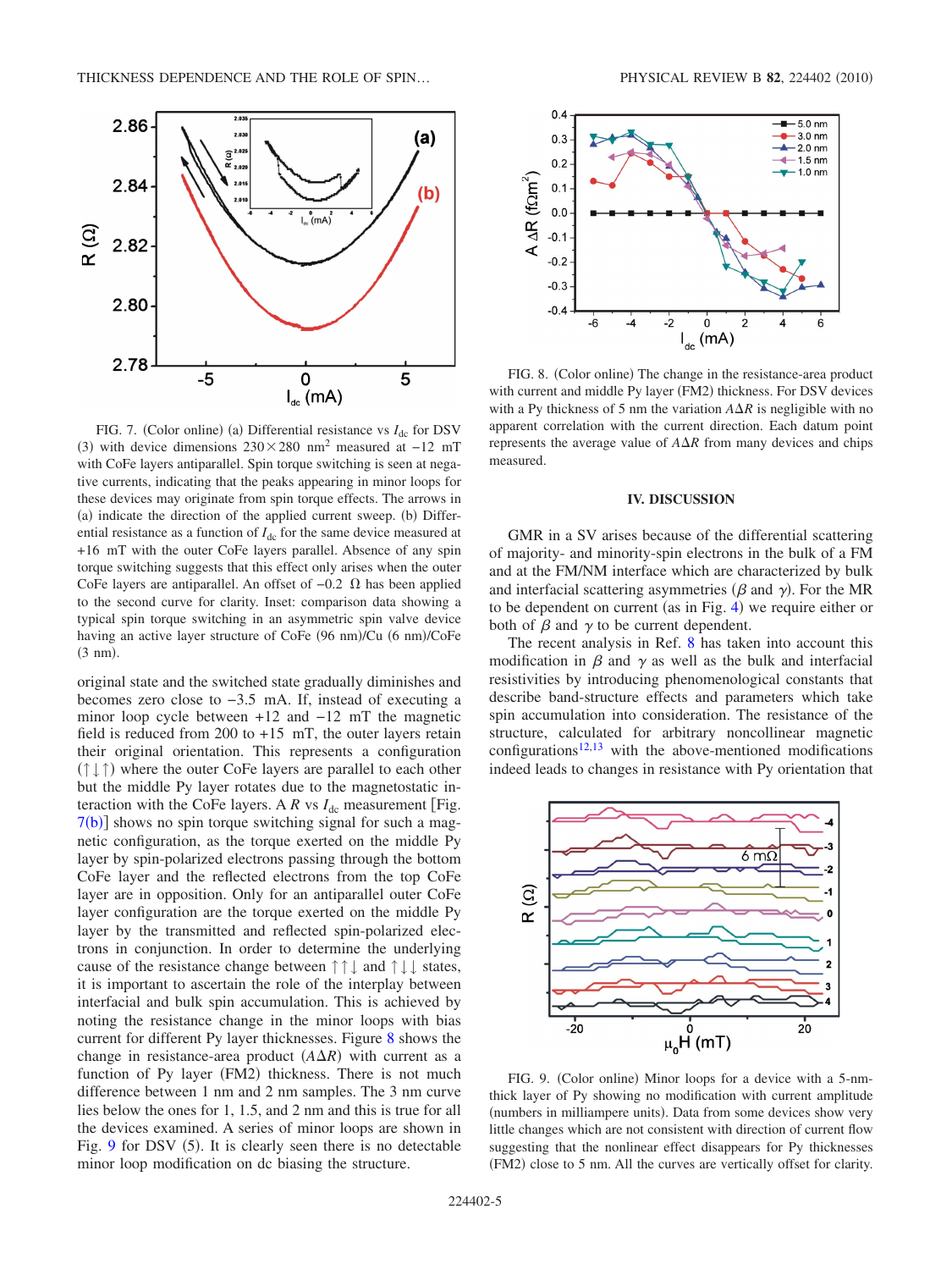have been observed experimentally. Interfacial and bulk contributions of this effect were studied separately by changing the interfacial parameters while keeping the bulk parameters fixed and vice versa. The interfacial contribution leads to a thickness dependence, with the effect decreasing on increasing Py layer thickness. The bulk contribution shows no such thickness dependence.

In addition to the modification of minor loops with current, their analysis also reveals the experimentally observed resistance minima, which were seen in Fig. [5.](#page-3-0) In order to perform the analysis, they solved the Landau-Lifshitz-Gilbert equation to study the time evolution of the spin moment of the middle layer. According to the authors, during the switching of the magnetization between two collinear orientations, it executes a precessional motion and comes out of plane. This precessional motion of the magnetization vector changes the spin accumulation as well as the resistance of the structure, giving rise to a resistance minimum at low current density near the reversal regions. The effective field used in their simulation includes the external applied field, the anisotropy field, the demagnetization field, and a stochastic Gaussian field representing the thermal fluctuations. Spin torque was not included in the simulations.

STT switching of a conventional asymmetric SV appears as two abrupt changes in a plot of resistance vs current which corresponds to transitions between parallel and antiparallel configurations of the FM layers as shown in the inset of Fig.  $7(a)$  $7(a)$ . Although the larger spin accumulation of a DSV with antiparallel outer layers has been predicted to enhance  $STT$ ,<sup>6</sup> the configurations between which the middle layer is switched would have identical GMR values on the basis of the V-F model. However, nonlinearity in GMR would mean that the resistances of the  $\uparrow \uparrow \downarrow$  and  $\uparrow \downarrow \downarrow$  states, although degenerate at zero current, would diverge with increasing current. This provides a simple explanation for the form of the loop shown in Fig.  $7(a)$  $7(a)$ : for negative currents, two distinct resistance states are observed which diverge with increasing current magnitude, until the device switches between the two states. If the reverse switching process (under positive current) occurs at low current then it will not be visible as a resistance change. This apparently anomalous STT behavior provides further evidence for the nonlinear GMR effect in a DSV.

The spin accumulation that gives rise to the nonlinear effect is not only a function of current as explained above but a function of Py layer thickness as well. The spin accumulation at the FM/NM interface penetrates into the FM and NM and decays exponentially with a characteristic length scale (the spin-diffusion length) away from the interface into the bulk. Therefore, the high-spin accumulation in the middle Py layer is expected to decay with increasing Py thickness. So the  $\Delta R$  at a particular current will decrease with increasing Py thickness (Fig. [8](#page-4-1)). The modification of the DoS available for electron scattering in Py depends on the bulk spin accumulation. Since the spin accumulation varies with distance from the interface, the average spin accumulation is inversely proportional to the Py layer thickness *d*. Increasing *d* therefore, reduces average spin accumulation in the bulk which in turn reduces the modification of the DoS at a particular bias current. Hence, for the thicknesses of the middle Py layer that are equal to or greater than the spin diffusion length, the zero current situation is not much different from the high-bias current one. This makes the resistance of a device with a thicker middle layer insensitive to Py layer rotation under dc bias current. But in all of these devices with variable middle FM layer thickness, the interfacial spin accumulation remains unchanged. Interfacial resistance arises due to spin-sensitive scattering potential present at the interface[.14](#page-6-13) Analysis of spin-sensitive interfacial resistance for CPP transport by Barnaś and Fert $^{15}$  shows that interfacial resistance arising due to potential steps between FM/NM interface and impurity or defect induced scattering potential at the interface depends on the FM band structure and the DoS at  $E_F$ . On reducing the bulk spin accumulation, the DoS available to electrons flowing through the middle FM layer is not much different from that of the zero current case. Thus, at a particular current, increasing the thickness of the middle FM layer would mean a lower degree of modification of the scattering asymmetries and resistivities. When the middle FM thickness exceeds the spin-diffusion length of the material we expect the average spin accumulation in the layer to fall drastically. This implies there is very little or no modification of the bulk DoS from that of the equilibrium value at zero current and the device resistance is same for two antiparallel states ↑↑↓ and ↑↓↓. Analysis by Tysmbal and Pettifor $16$  shows that spin-independent interfacial scattering combined with spin-polarized bulk electronic band structure provides a more realistic approach for understanding GMR better. Adopting this perspective to understand the relative contribution of the bulk FM layers and the FM/NM interfaces in the nonlinear effect, shows modification of DoS of bulk FM is more important to understanding the dependence of this effect on the thickness of the middle Py layer than interfacial spin accumulation.

We observe from Figs. [8](#page-4-1) and [9](#page-4-2) that the nonlinear GMR effect disappears around a Py thickness of  $\sim$  5 nm which is approximately the spin-diffusion length of Py (Ref. [17](#page-6-16)) and this agrees with our original argument given above. The variation in resistance of the Py between thickness 2 and 5 nm would not be significant enough to mask the effect completely and can be ruled out as the cause for why the effect disappears. Significant changes in resistance occur due to Joule heating of the devices during dc bias measurements at high current densities. A considerable portion of the resistance change due to Joule heating with dc bias current originates from the thick top and bottom Cu leads, which makes it difficult to isolate the resistance change coming solely from the device due to heating. For this reason, we have measured devices with varying dimensions which in effect changes the amount of Joule heating associated with them. In spite of the change in device dimensions for a particular Py layer thickness, the nonlinear effect is unaffected and the  $A\Delta R$  product remains same for these devices. This observation supports the fact that the resistance increase cannot be an underlying cause for the observed thickness dependence of the effect and its subsequent disappearance around a Py layer thickness of  $\sim$  5 nm. We therefore believe, bulk spin accumulation and hence the spin-diffusion length has a significant role to play in this effect. At thicknesses well below the spin-diffusion length of Py (when the average spin accumulation is high),